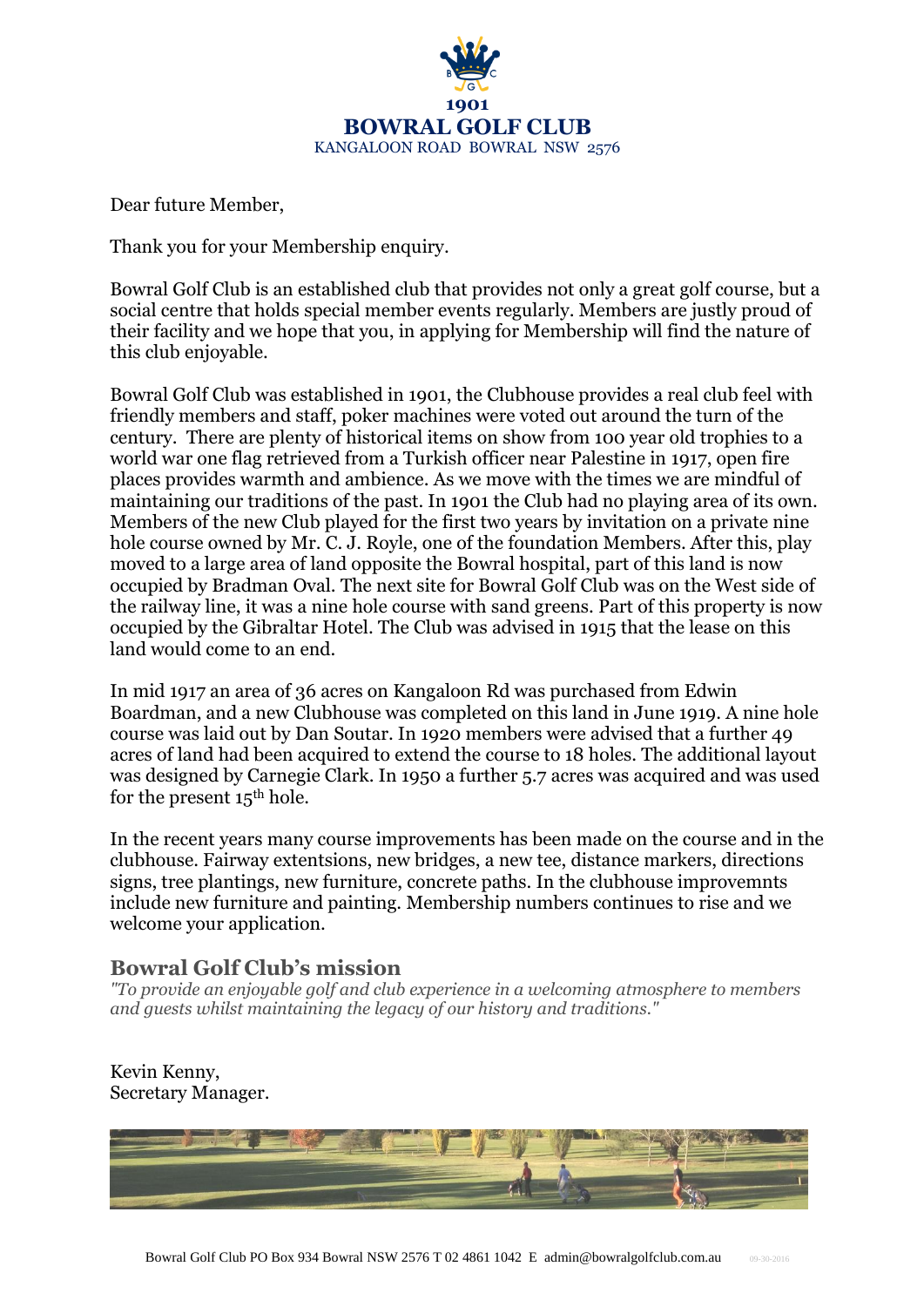

#### MEMBERSHIP APPLICATION FORM

| E-Mail:                                                              | <u> 1989 - Johann Stoff, amerikansk politiker (d. 1989)</u>                                                                                                                                                                                               |                                                                                                        |  |  |
|----------------------------------------------------------------------|-----------------------------------------------------------------------------------------------------------------------------------------------------------------------------------------------------------------------------------------------------------|--------------------------------------------------------------------------------------------------------|--|--|
| Next of Kin:                                                         | <u> 1990 - Johann Barbara, martxa alemaniar arg</u>                                                                                                                                                                                                       |                                                                                                        |  |  |
| Type of Membership                                                   | $\Box$ Full playing member<br>Country Member (must reside outside 50k of Bowral Golf Club)<br>$\Box$ Lifestyle Member (23 to 50 years old – indefinite)<br>Student member (19 to 22 years old)<br>Sub junior member (under 18 years old)<br>Social member |                                                                                                        |  |  |
|                                                                      |                                                                                                                                                                                                                                                           |                                                                                                        |  |  |
|                                                                      | Would you like to have your Bowral Golf Club as your home club for handicap: __________                                                                                                                                                                   |                                                                                                        |  |  |
| $I$ and $I$<br>that membership is offered on a full year basis only. |                                                                                                                                                                                                                                                           | Golf Club Limited subject to the rules of Membership and the Constitution of the Club and I understand |  |  |
| Signature:                                                           |                                                                                                                                                                                                                                                           |                                                                                                        |  |  |
| Mentor program                                                       |                                                                                                                                                                                                                                                           |                                                                                                        |  |  |
|                                                                      | We have a mentor program here to help you to get your handicap, learn how to navigate the<br>competitions, booking systems and show you around the club.                                                                                                  |                                                                                                        |  |  |
|                                                                      |                                                                                                                                                                                                                                                           |                                                                                                        |  |  |
| To be completed by the Proposer and seconder                         |                                                                                                                                                                                                                                                           |                                                                                                        |  |  |
|                                                                      |                                                                                                                                                                                                                                                           | Proposing member: ————————————————————Signature Date ____________________________                      |  |  |
|                                                                      |                                                                                                                                                                                                                                                           |                                                                                                        |  |  |
|                                                                      |                                                                                                                                                                                                                                                           |                                                                                                        |  |  |
| Postal information not for display                                   |                                                                                                                                                                                                                                                           |                                                                                                        |  |  |
|                                                                      |                                                                                                                                                                                                                                                           |                                                                                                        |  |  |
|                                                                      |                                                                                                                                                                                                                                                           |                                                                                                        |  |  |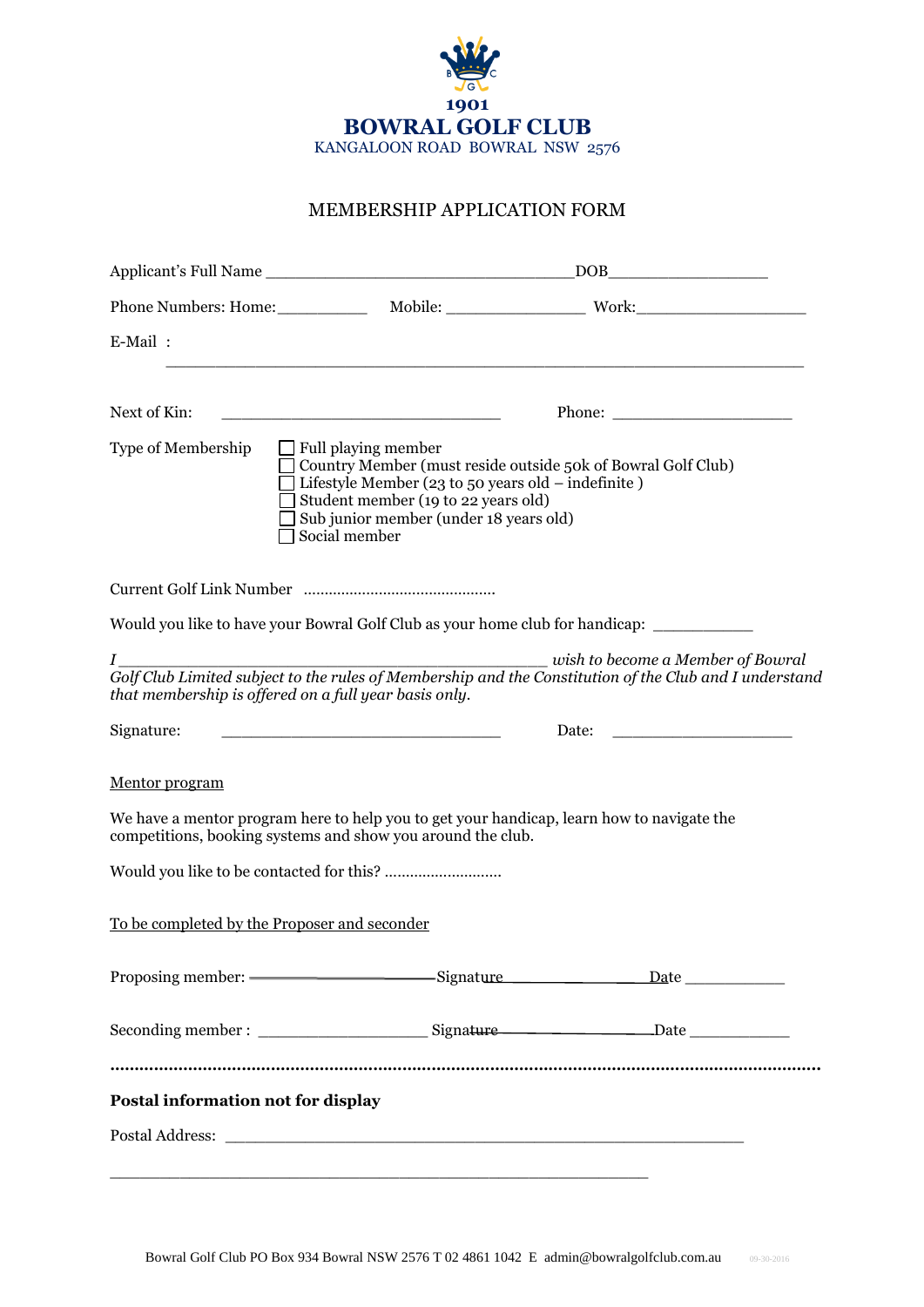

#### **FULL PLAYING MEMBERS: (\$500.00 Joining fee for new applications from January 1, 2023)** All Full Playing Members have the right to play on the Course on any day of the week. The Men's competitions are normally played on Wednesdays, Friday, Saturday and Sundays. The womens competitions for Full Playing Members is held in conjunction with the Saturday Members competition. The Women's competitions are normally played on Tuesdays, Thursdays. Medley competitions are played on Fridays and Sundays or public holidays. Members in competition have right of way on the Course.

## **LIFESTYLE MEMBERS: (\$500.00 Joining fee for new applications from**

**January 1, 2023)** Lifestyle Memberships "23 to 50 years of age" This category carries 7-day playing access, all daily competitions including monthly medal rounds and the Lifestyle Championship, but are not eligible to win Club Trophies, compete in the Club Championships or interclub teams. There are also no voting rights in this category. Members in this category reaching 51 years of age may remain in this category indefinitely under the same playing rights. Should a member (over 51) move from this category then they can not re-join it. Members in this category may at any time move to the full playing category with a gradual increase in fees over a 3 year period (1/3 of the difference to be added each year to bring fees inline).

### **COUNTRY MEMBERS: (\$500.00 Joining fee for new applications)**

This category carries 7 day playing access,all daily competitions including monthly medal rounds, but is not eligible to win Club Trophies or to compete in the main Club Championships. There are also no voting rights with this category. At the discretion of the Board they must reside outside a 50 kilometre radius of the club.

**JUNIOR/STUDENT MEMBERSHIP:** Junior /Student playing members are persons who have attained the age of 18 years and are under the age of 23 years who are elected as Junior Playing members of the Club. There are also no voting rights with this category.

**SUB-JUNIOR MEMBERSHIP:** Sub-Junior Playing members are persons under the age of 18 who are elected as Sub-Junior Playing members of the Club. There are also no voting rights with this category.

**SOCIAL MEMBERS: (\$150.00 Joining fee)** Social members shall be persons who have attained the age of eighteen (18) years and are elected to Social membership of the Club or are transferred by the Board from another category of Ordinary membership to Social membership of the Club. There are also no voting rights with this category. A Social member is entitled to the social privileges of the Club and, but shall not be entitled to use the golf course to play golf except by paying the appropriate green fee. (Subject to the limitations of the articles in which regular play may result in a request of the Member to upgrade to a playing member)

Social members shall not be entitled to attend or vote at general meeting of the Club, or at Annual General Meetings, or vote in the election of the Board.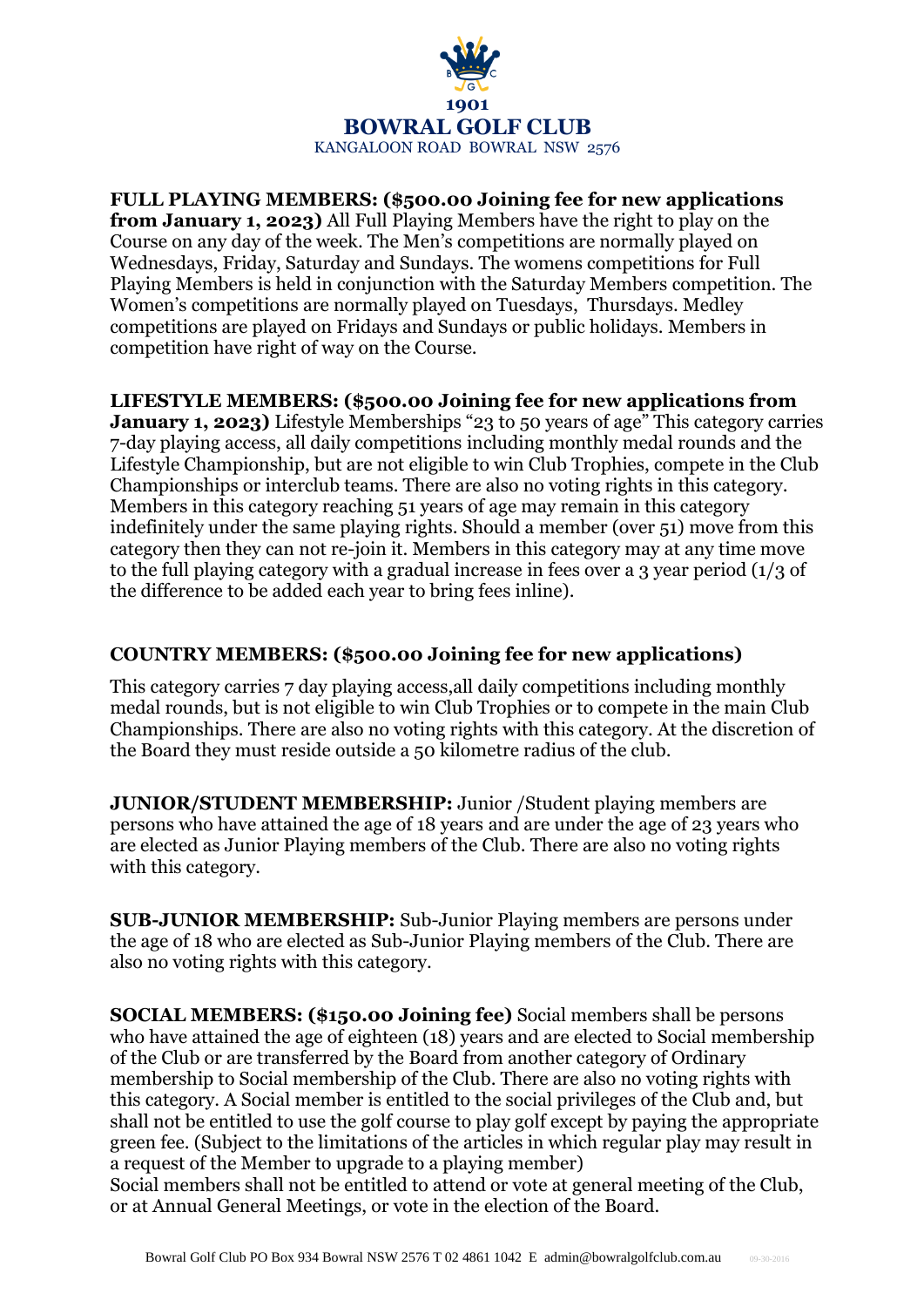

**MEMBER'S GUESTS:** On any competition day, playing members may invite visitors at the payment of the member guest green fee plus competition fee. This privilege does not extend to six day playing members on Saturday competition days. Members' guests are not eligible to win Trophy or medal events. A Member may invite the same guest no more than 3 times in any one year.

Member's guests may only play socially or a maximum of three occasions before he or she will be invited to become a member of the Club.

Social members and golfing members are not allowed to be another member's guest and must pay the full visitor green fee plus applicable competition fee.

**VISITOR'S:** Visitors are welcome to visit the club both socially and for a golfing event. Visitors residing within 5 kilometres of the club may be signed in by a full member on 3 occasions only. Visitors attending a club approved function are not required to sign in.

### **DRESS CODE**

Members and visitors should at all times maintain a standard of dress commensurate with the dignity of the Club. On competition day's members should wear acceptable golfing attire. Blue denim jeans during Club Competitions are unacceptable attire on the course. At all times members and non-members must dress appropriately. A neat casual dress code applies to all people using the Clubhouse & Course.

Unacceptable attire in the Clubhouse or on the Course: Shirts without a collar, Sleeveless/singlet tops, Work wear Beach apparel, Gym clothing, Active Wear, Shoes with heavy treads or thongs, damaged or dirty clothing.

The club's website has all upcoming events and member information listed on the links below. <http://www.bowralgolfclub.com.au/> <http://captainsdesk.weebly.com/> <http://bgcladiesblog.weebly.com/>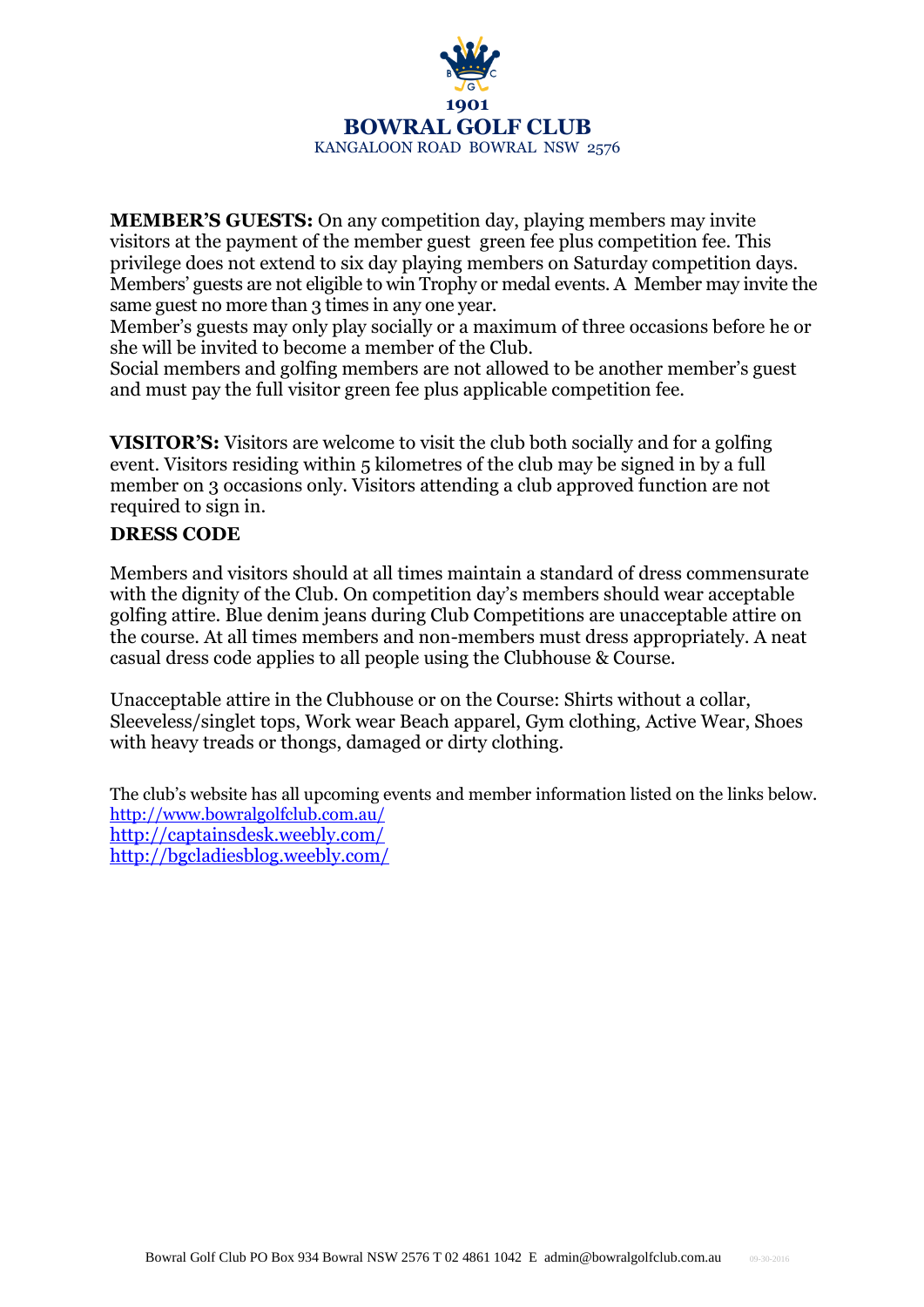

## **Member Benefits**

**Centennial Vineyards Restaurant**, simply present your Bowral Golf Club membership card to receive a free bottle of wine when having an a la carte lunch (minimum 4 people) [www.centennialrestaurant.com.au](http://www.centennialrestaurant.com.au/)

**Mount Ashby Estate** enjoy 10% off the total bill at Mount Ashby Estate, on any Thursday or Friday, simply present your membership card [www.mountashby.com.au](http://www.mountashby.com.au/)

**Peppers of Craigieburn** enjoy 10% off the total bill at Hickory's Restaurant and Bar located in Peppers of Craigieburn. Simply present your membership card (2 people per card maximum applies) www.peppers.com.au

**Room Hire** free room hire for members for personal events such as birthdays.

# **Social Golf**

All playing members enjoy unlimited social golf.

# **Reciprocal clubs**

Royal Automobile Club (Sydney) Accomodation only. Wollongong Golf Club Eastlakes Golf Club (Sydney) Heidelberg Golf Club (Melbourne)

Subscription Fees 01/07/2022 – 30/06/2023

| Full playing   | \$2,260 | \$200 | \$2,460 |
|----------------|---------|-------|---------|
| Visiting       | \$1,450 | \$200 | \$1,650 |
| Lifestyle      | \$895   | \$200 | \$1,095 |
| Country        | \$635   | \$200 | \$835   |
| House          | \$435   | \$200 | \$635   |
| Social         | \$320   | \$200 | \$520   |
| Student/Junior | \$150   | \$0   | \$150   |
| Sub-Junior     | \$120   | \$0   | \$120   |
|                |         |       |         |